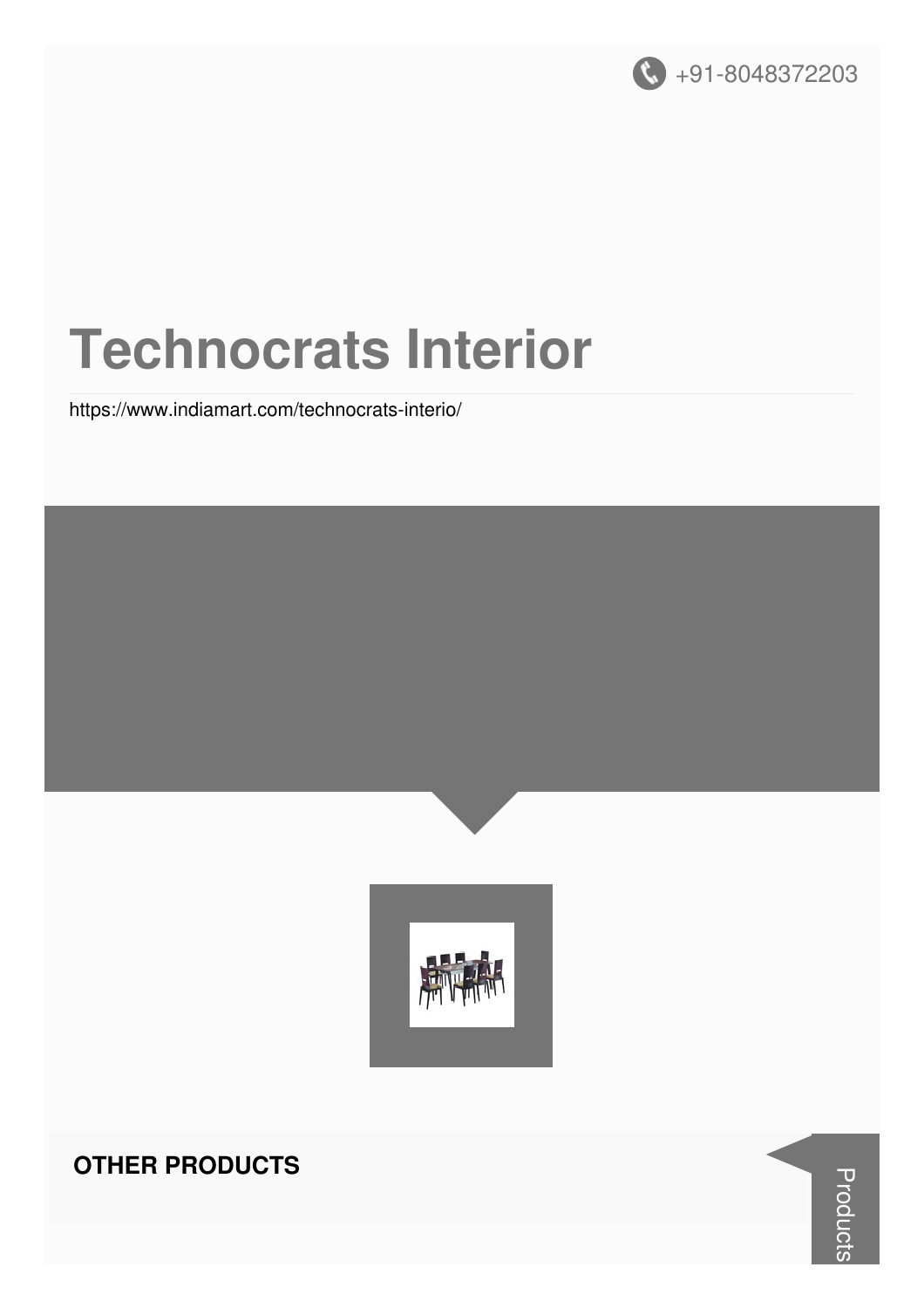

**Crescent Dining Set** 



**Steel Chef Modular Kitchen** 



**Willow Wok Modular Kitchen** Design



**U Shaped Modular Kitchen**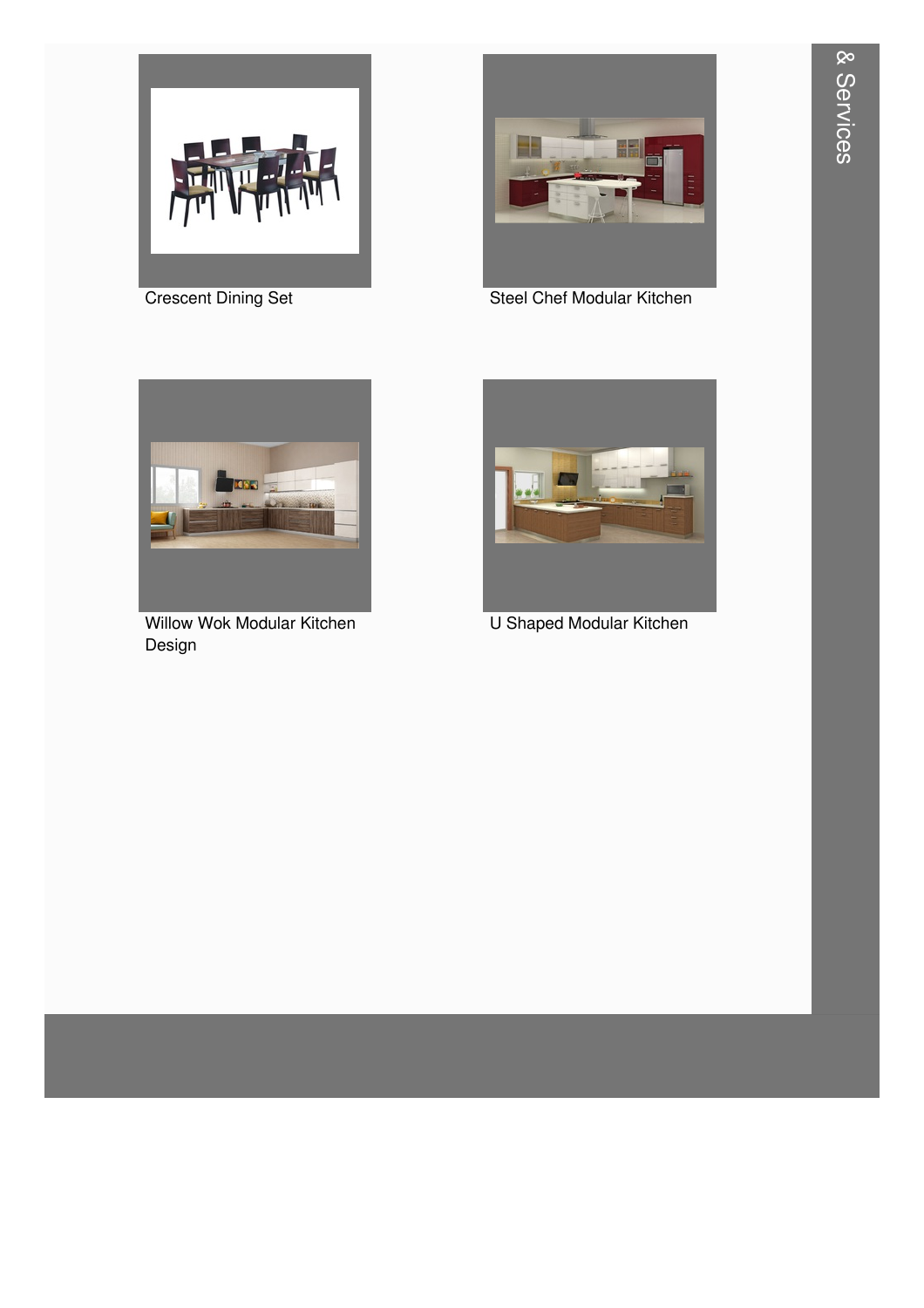

L Shaped Modular Kitchen



**Chequers Side Table** 



**Chocolat Chest Of Drawers** 



**Zurina Dressing Table**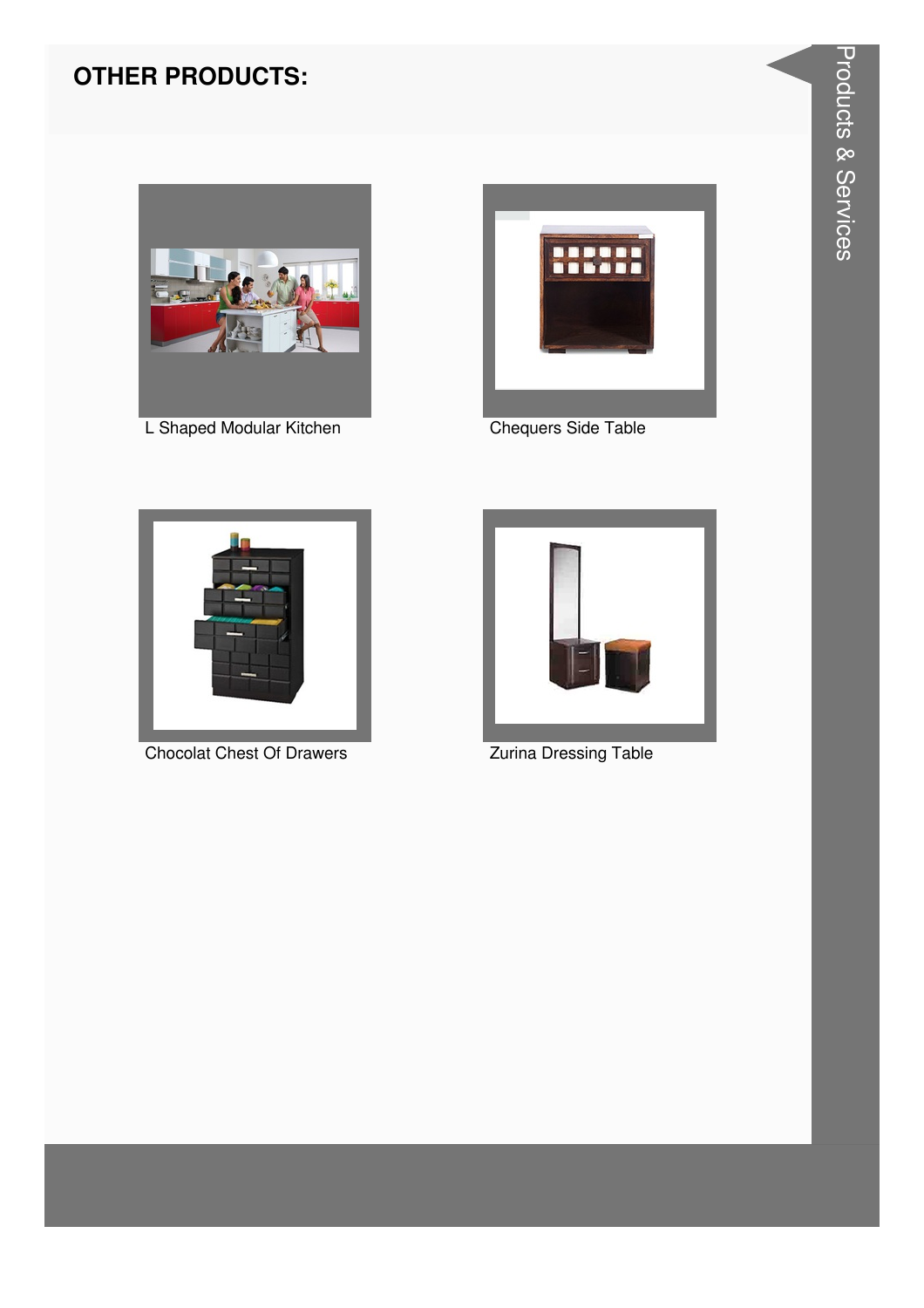

**UNO Study Table** 



Novice Dining Chair



Goorej Security



**Wooden Security Locker**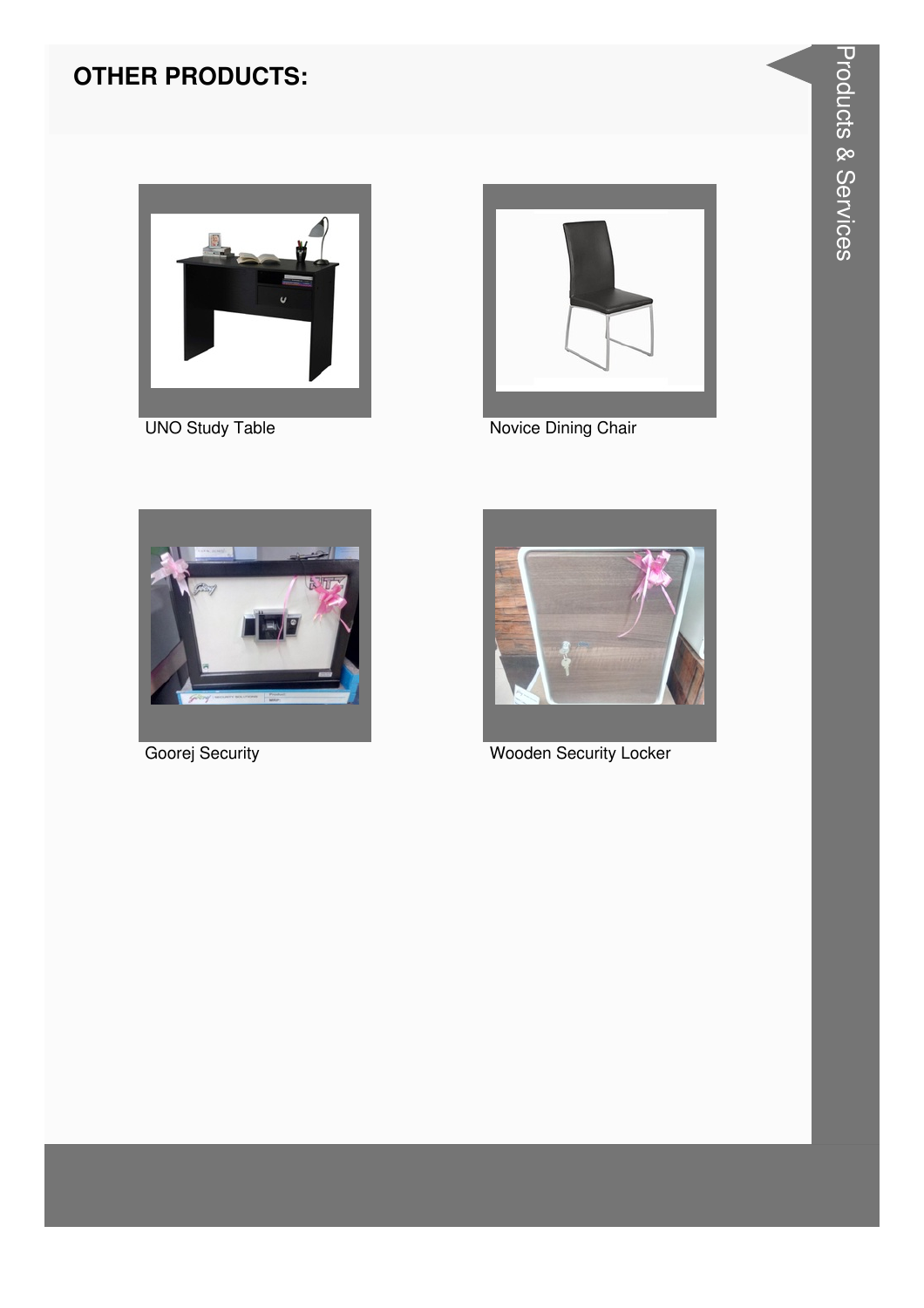

Modern Kitchen



Kichen wardrobe



**Steel Sink** 



**Exhaust Ducts**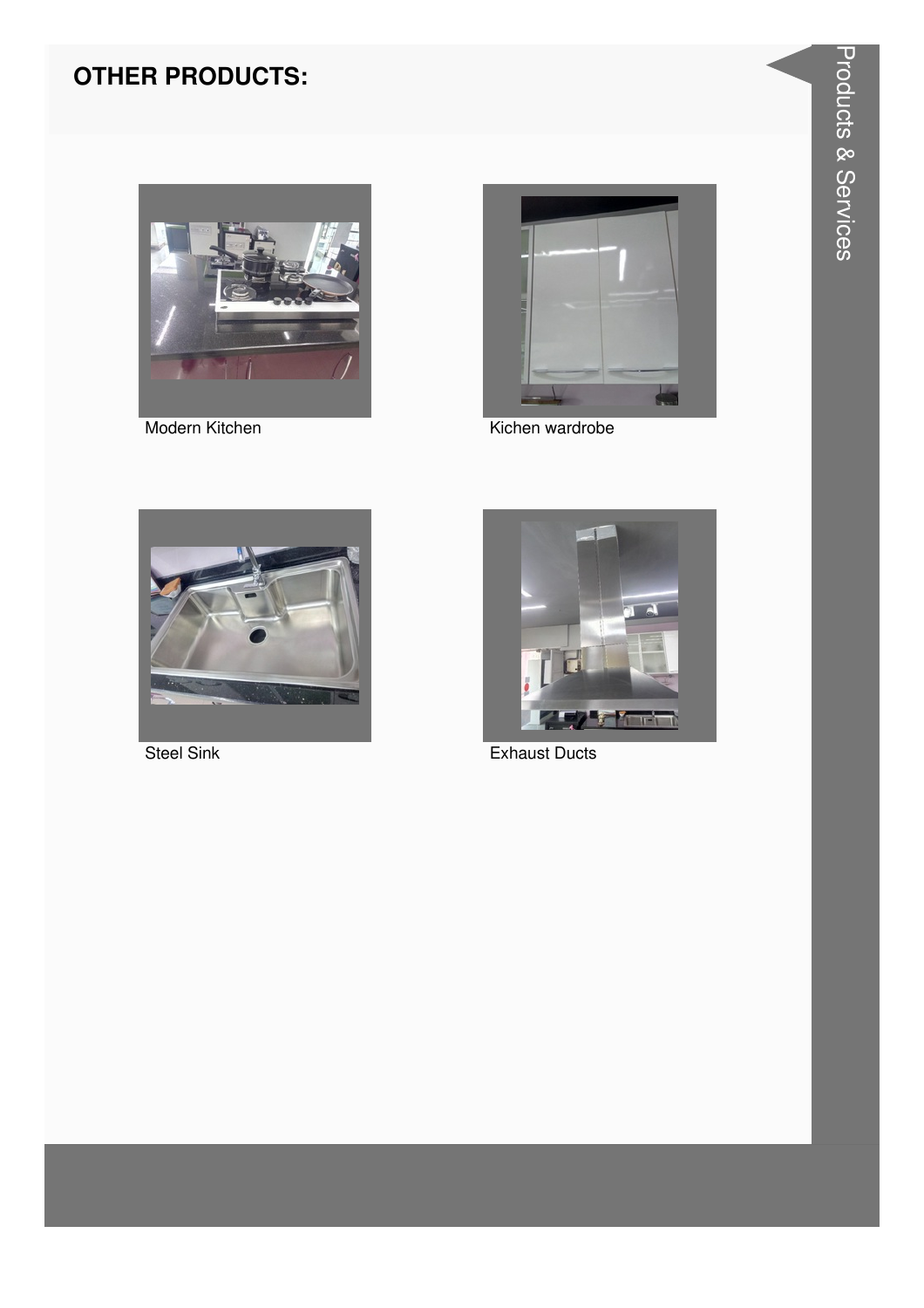

Kitchen Shelf



**Steel Corner Hanger** 



Wooden Wardrobe



Kitchen Dinning Table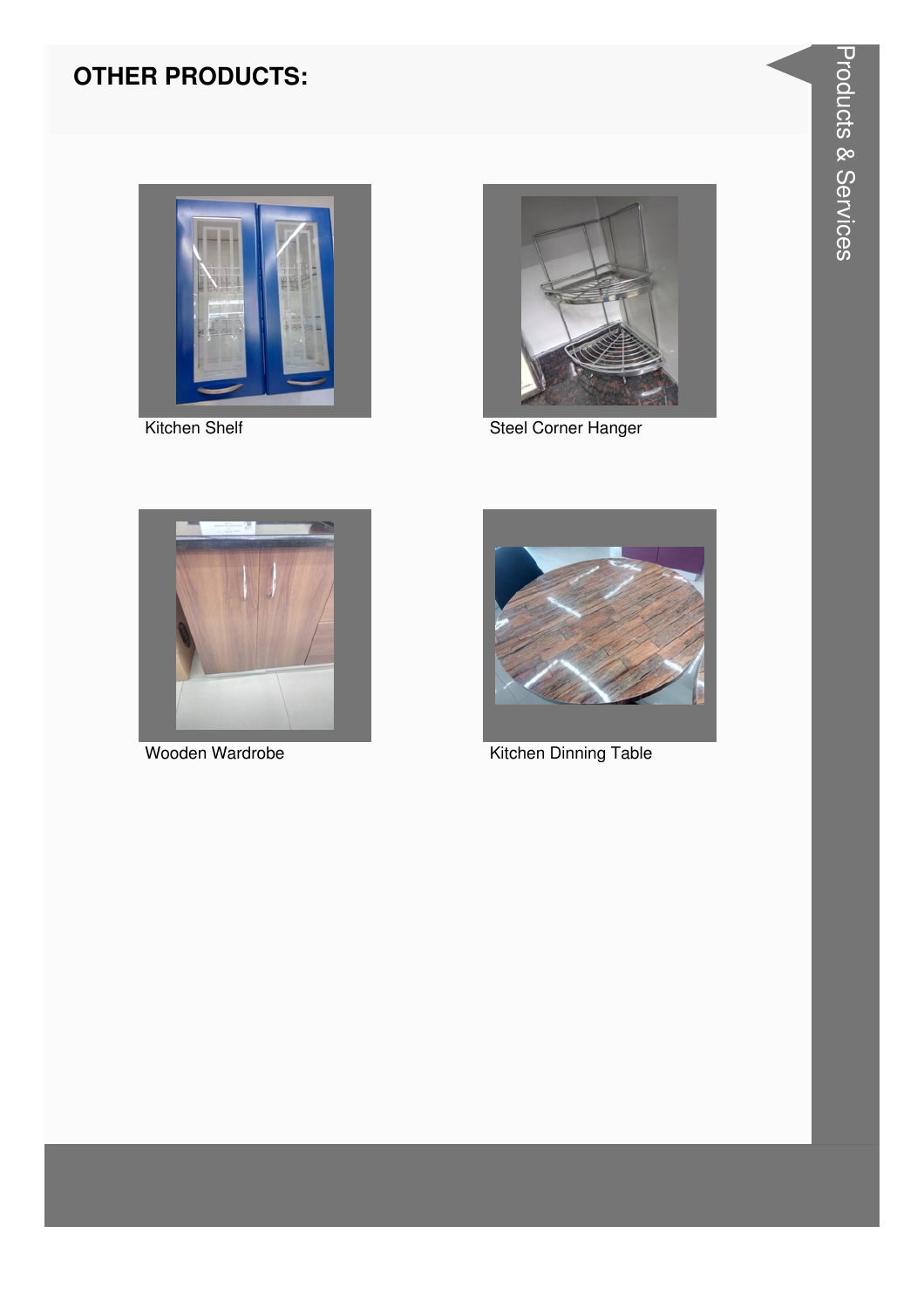

Godrej Security Lockers



**Security Safes** 



Modular Kitchen Chimney



**Wooden Table**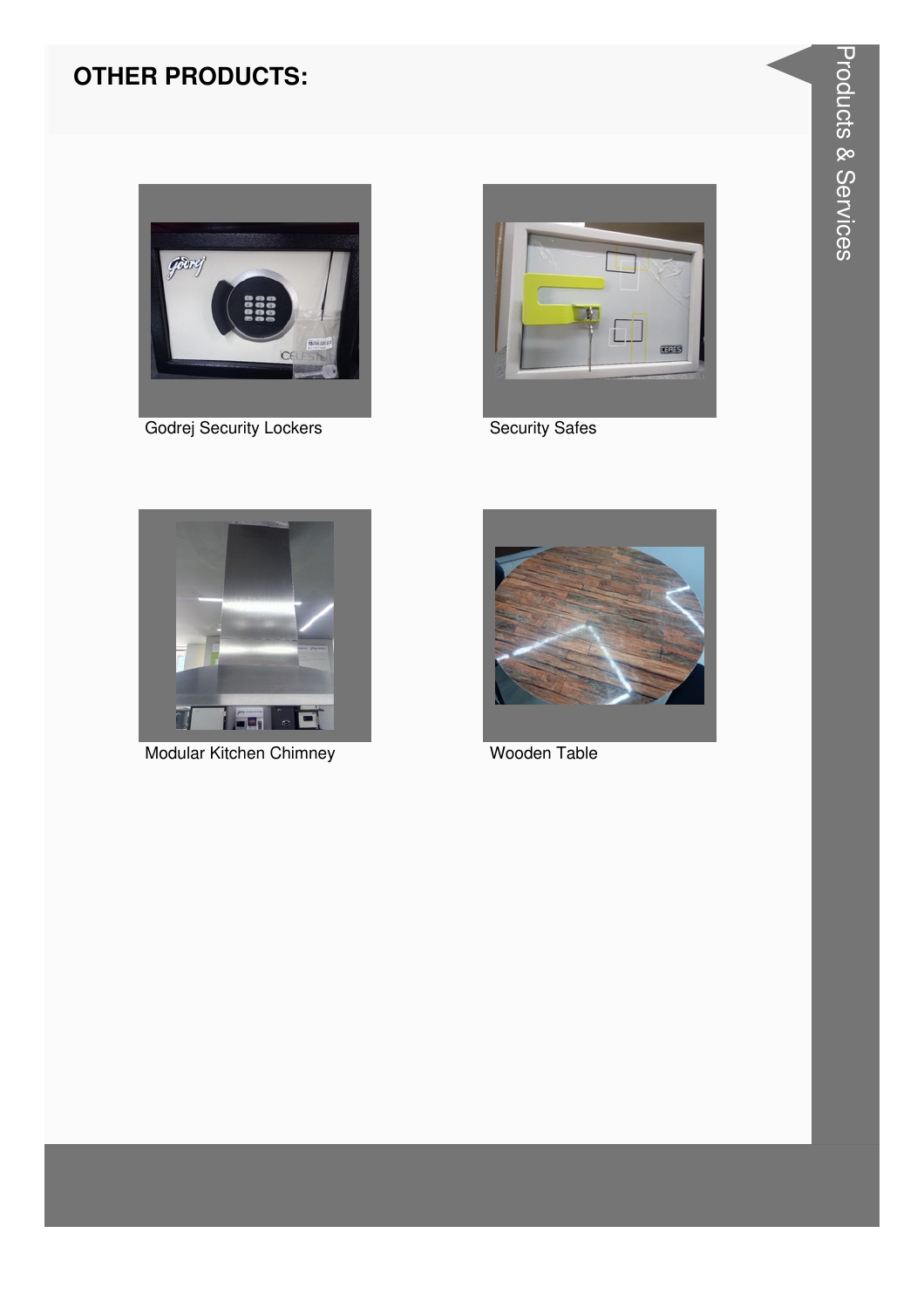

Cupboards



Kitchen Sink



**Corner Rack** 



**Security Locker**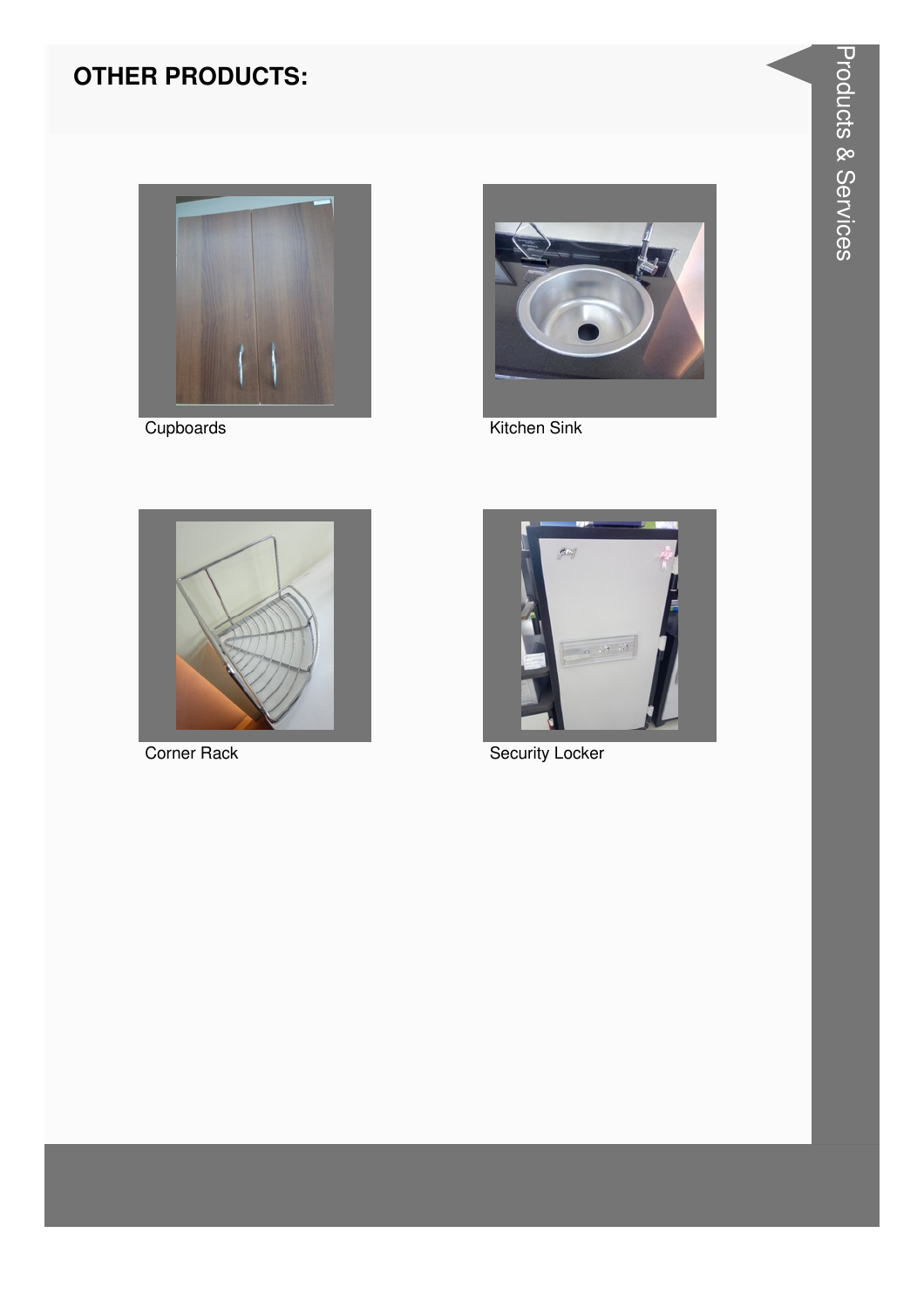

Modular Kitchen Drawer



Kitchen Wardrobe



Modular Kitchen



Godrej Wash Basin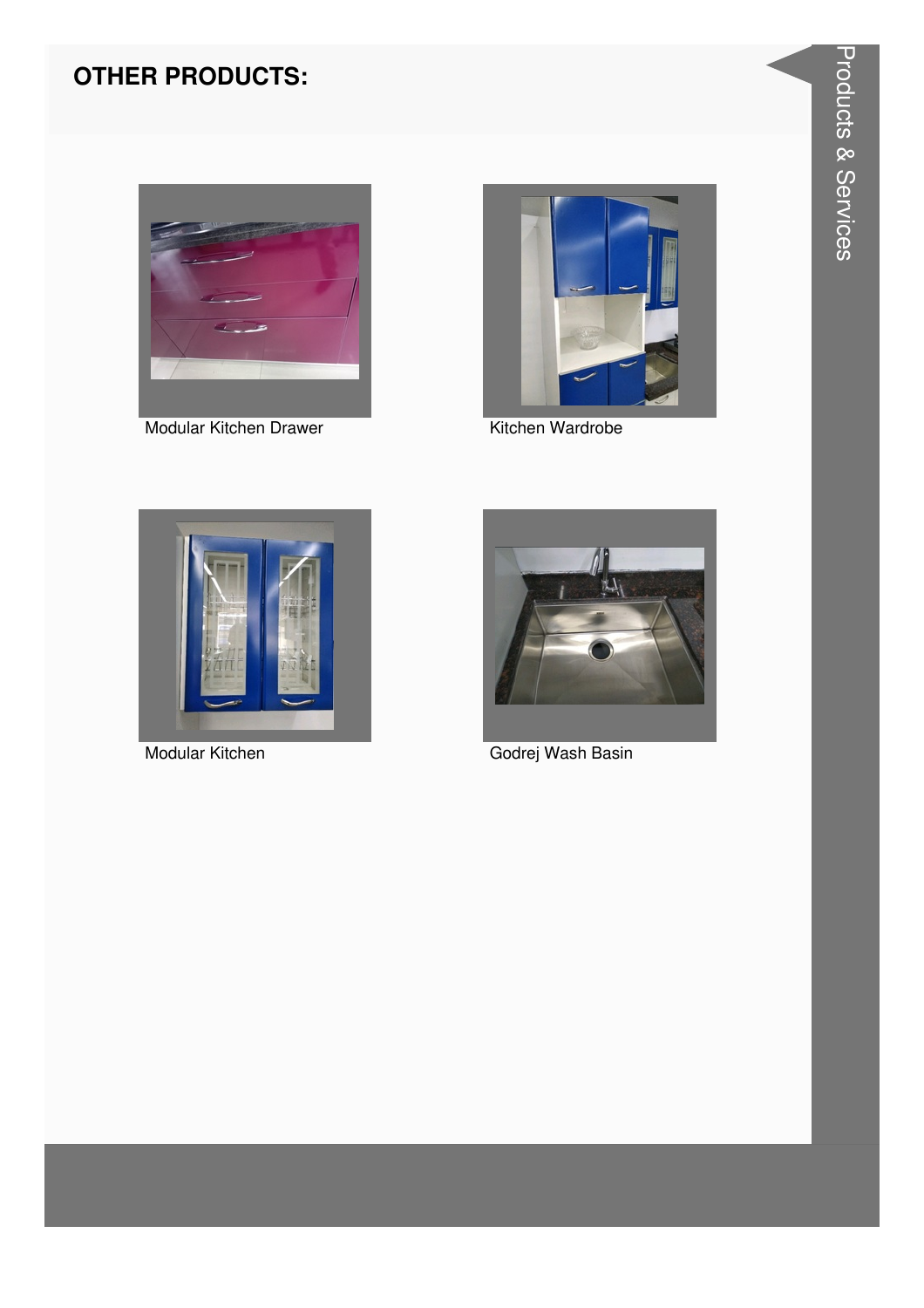

**Kitchen Chimney** 



Modular Cabinet



Kitchen Accessories



Kitchen Item Holder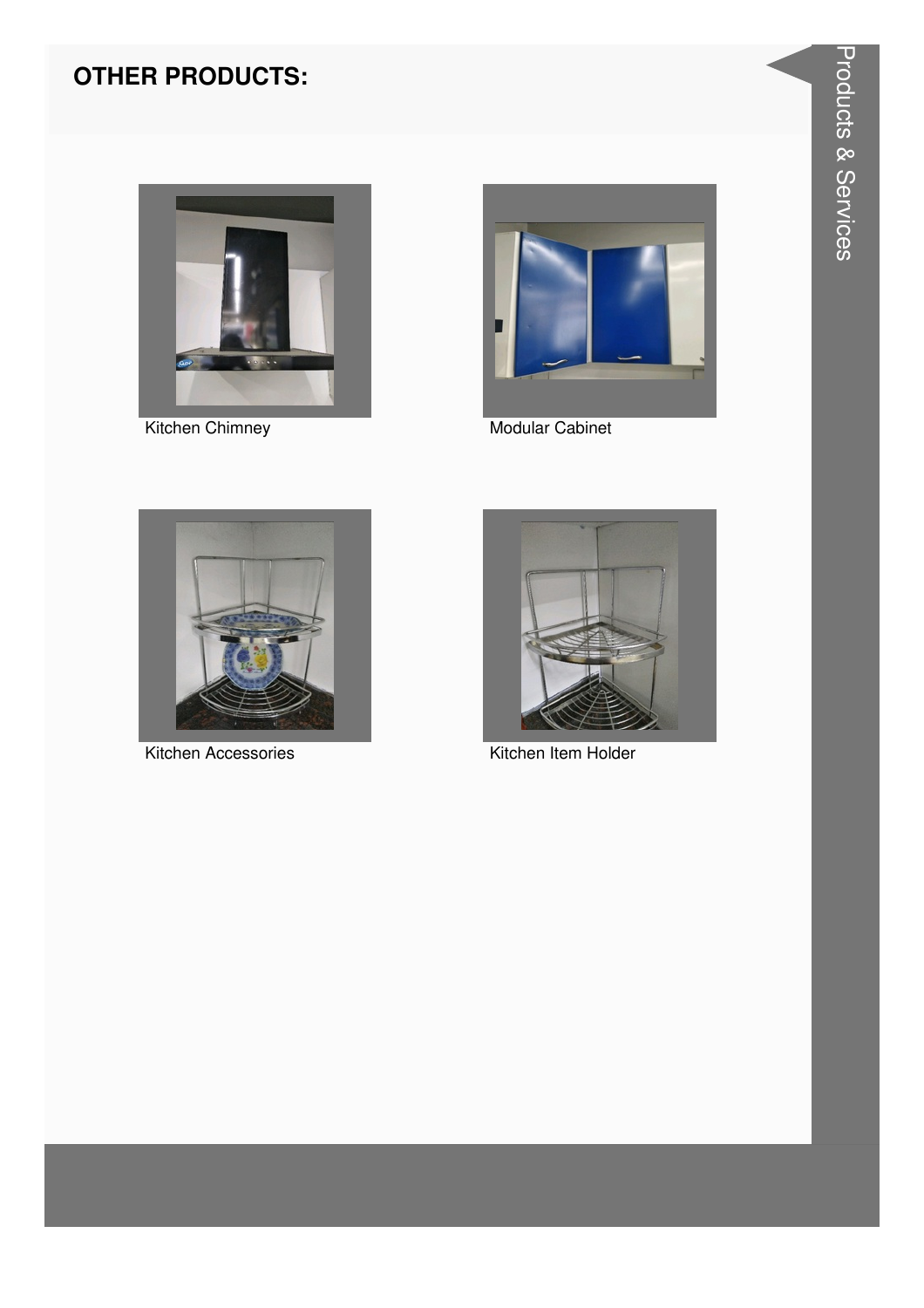

Kitchen Cabinets



Godrej Modular Kitchen



Kitchen Equipment



**Modular Kitchen Cabinets**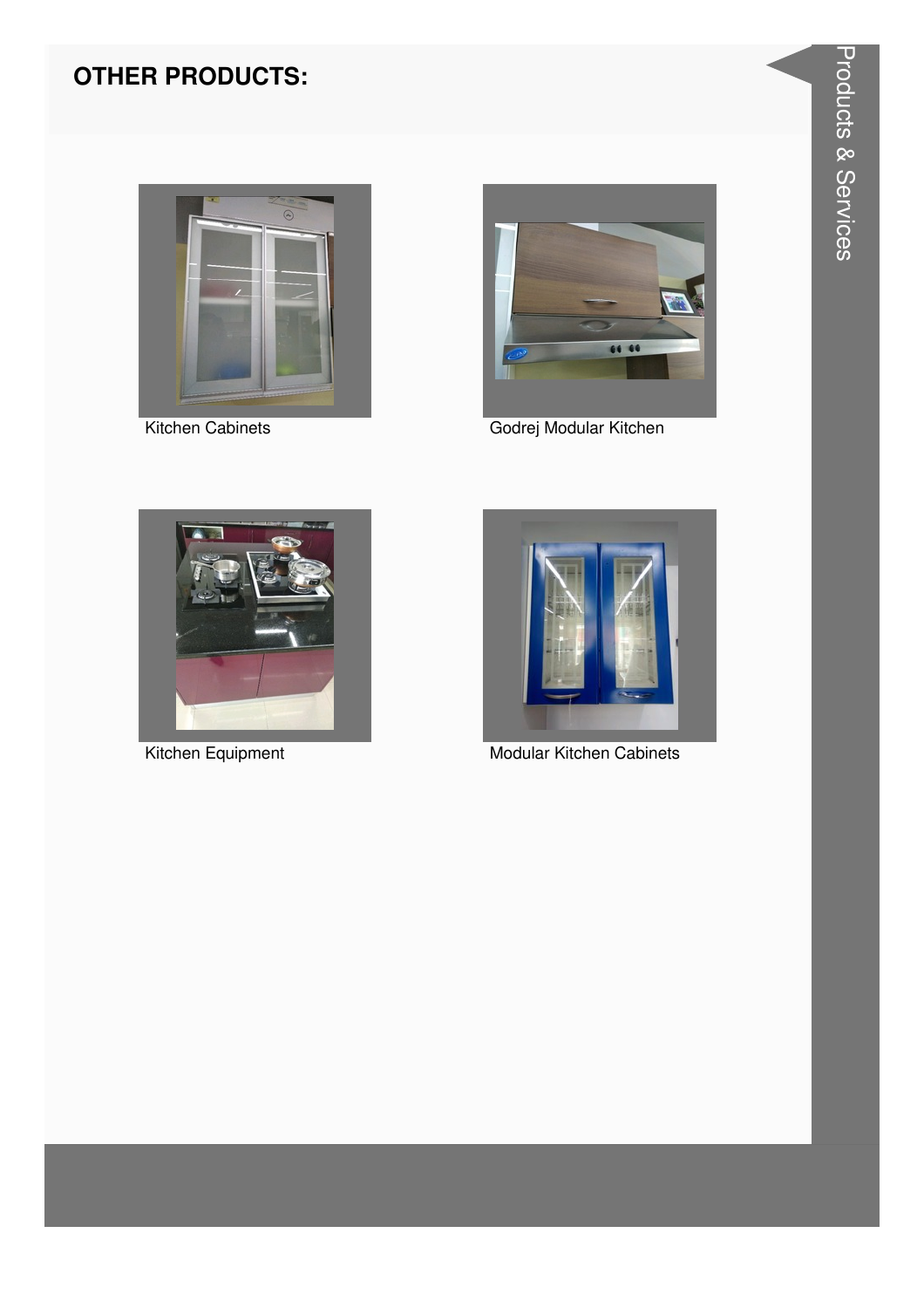

Goorej Lockers



Superia Lockers



Seethru Video Door Phone



Kitchen Interior Designer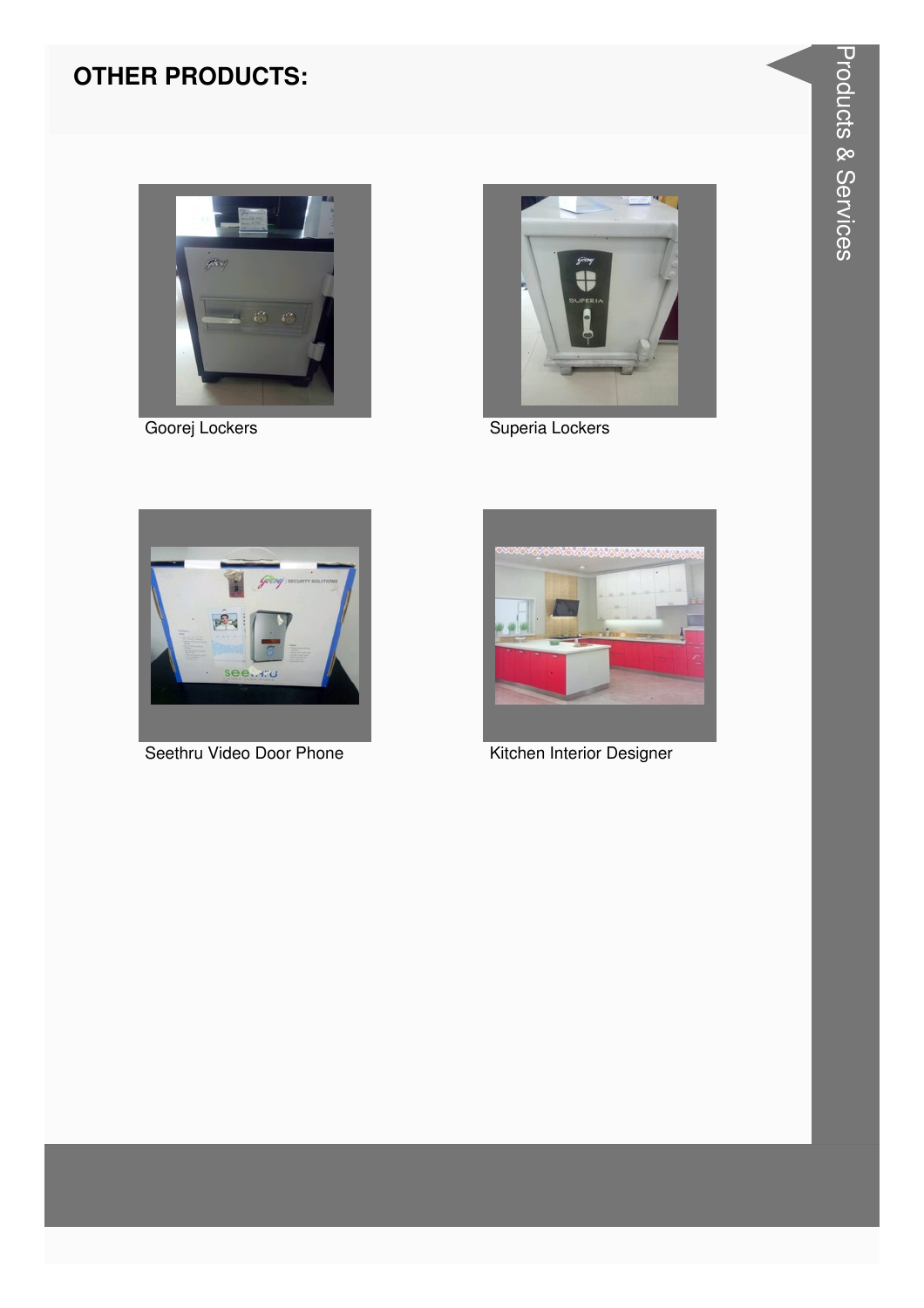## Factsheet

Nature of Business : Authorized Wholesale Dealer